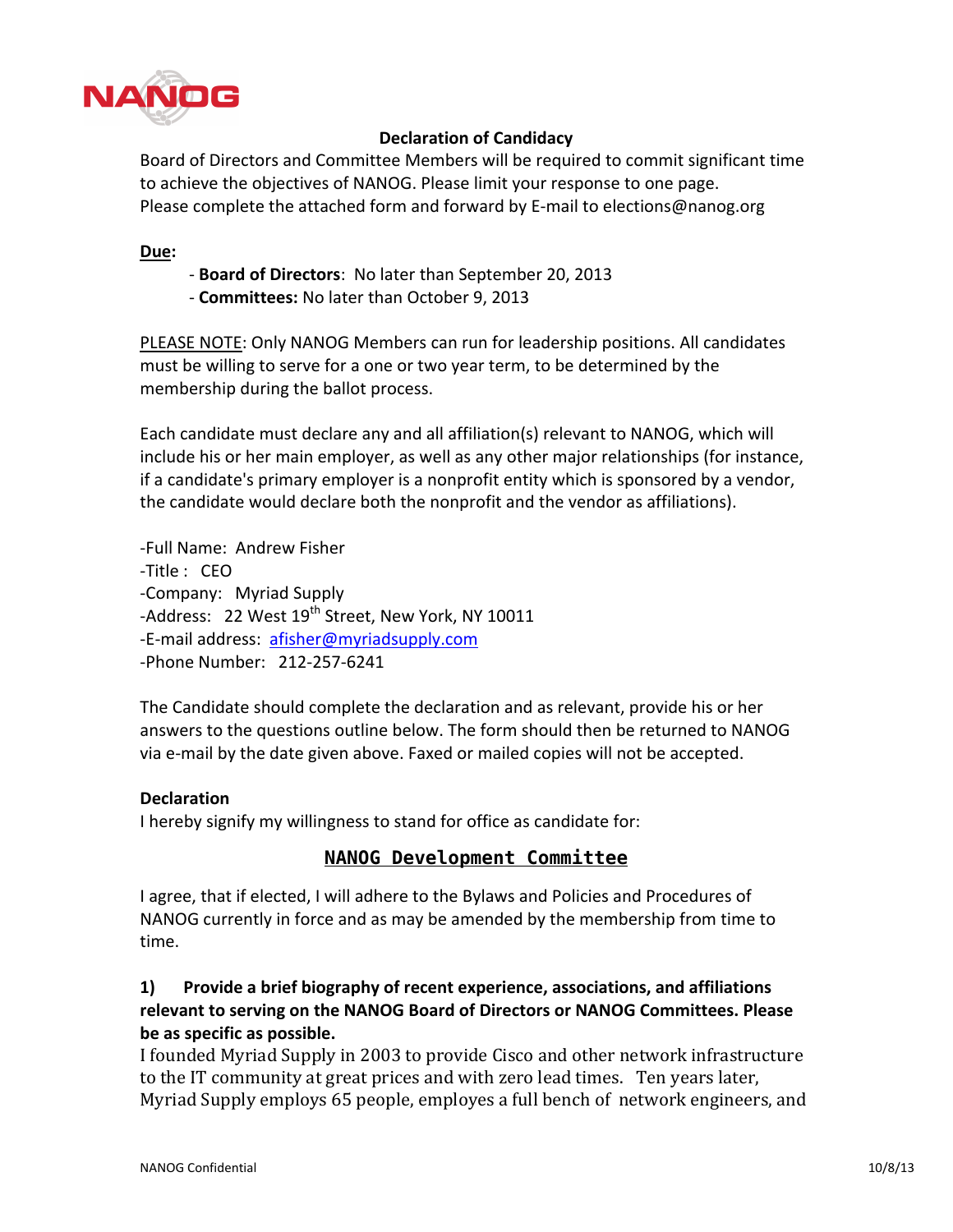has elite partnerships with over 45 manufacturers including Juniper, Arista, Brocade, Extreme, A10, Supermicro, HP, and Dell. We currently serve over 1,000 clients with strong focus on the Service Provider industry. Myriad Supply is also a founding member of UNEDA, an alliance of over 300 of the top network equipment dealers worldwide. I assisted in launching UNEDA and in writing its constitution. I believe that these experiences will enable me to be a strong contributor to the NANOG Development Committee and to the NANOG community as a whole.

The following questions are to be answered by Board of Directors Candidates ONLY

**2) Describe the relevance of your technical and professional experience to serve on** the position you are interested in.

**3)** What Internet-related services do you or your current employer or organization **provide?**

**4)** Are there any conflicts, real or perceived that might arise should you be elected as a NANOG Board of Directors or Committee member?

5) What contributions do you plan to make to NANOG over the next year? What are **your+personal+objectives+should+you+be+elected?**

6) What advantages does and will NANOG gain by your contribution of resources, contacts or influence in the industry?

**7)** Describe any concerns or limitations on your ability to participate or travel to attend Board or Committees Conference Calls or, Meetings, and NANOG Meetings in person or to serve the entirety of your term.

8) Board and Committee experience, if applicable: